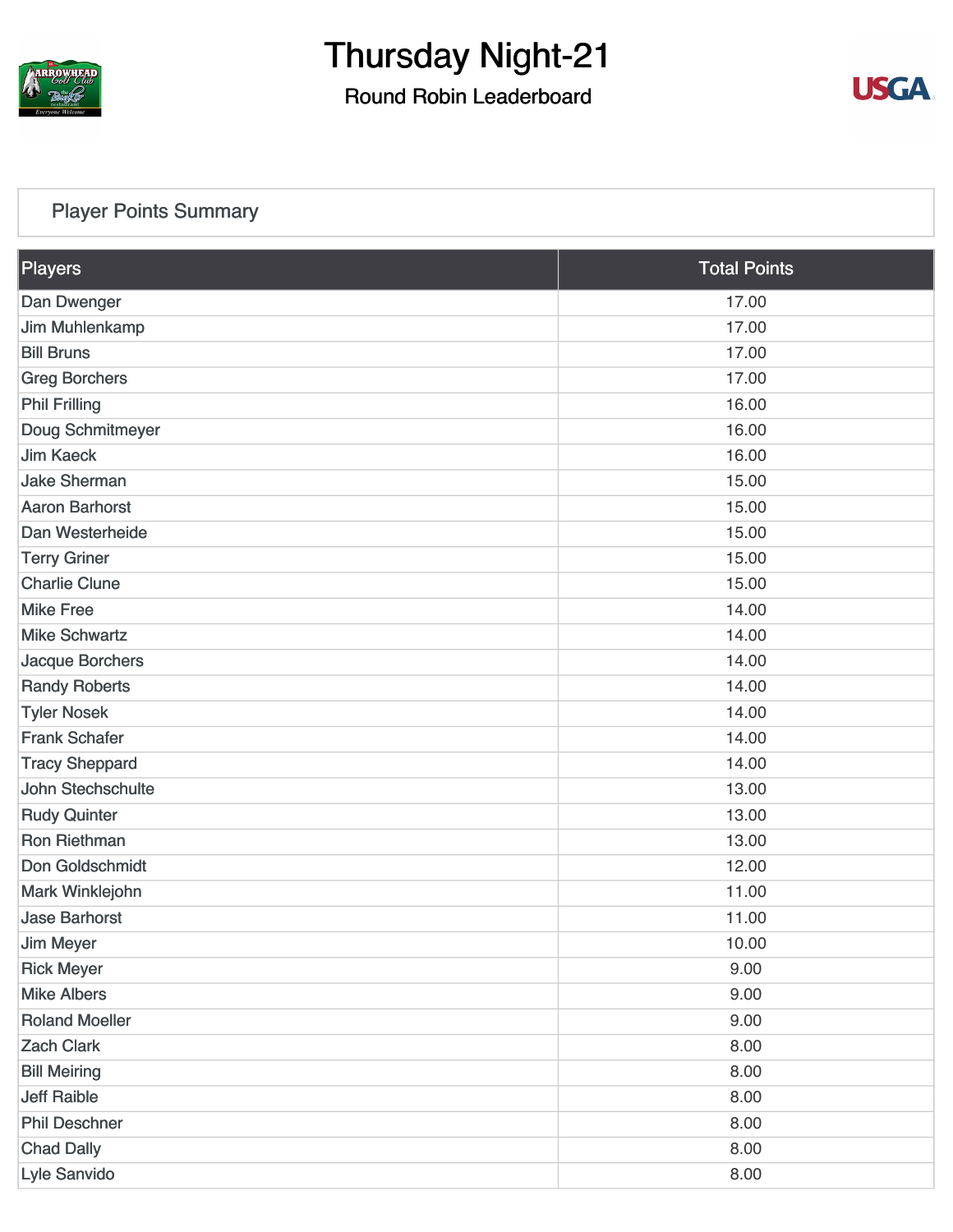

### Round Robin Leaderboard



| <b>Chad Flint</b>     | 8.00   |
|-----------------------|--------|
| <b>Ben Dwenger</b>    | 7.00   |
| Jeff Rain             | 7.00   |
| <b>Taylor Steinke</b> | 7.00   |
| <b>Ken Winner</b>     | 7.00   |
| <b>Bob Theis</b>      | 7.00   |
| Jordan Kaeck          | 6.00   |
| John Campbell, Jr     | 6.00   |
| Jeremy Moore          | 6.00   |
| Ed Heuker Jr          | 5.00   |
| <b>Mark Echols</b>    | 5.00   |
| <b>Ed Kaiser</b>      | 5.00   |
| Lew Warbingtonl       | 5.00   |
| <b>Total Points</b>   | 528.00 |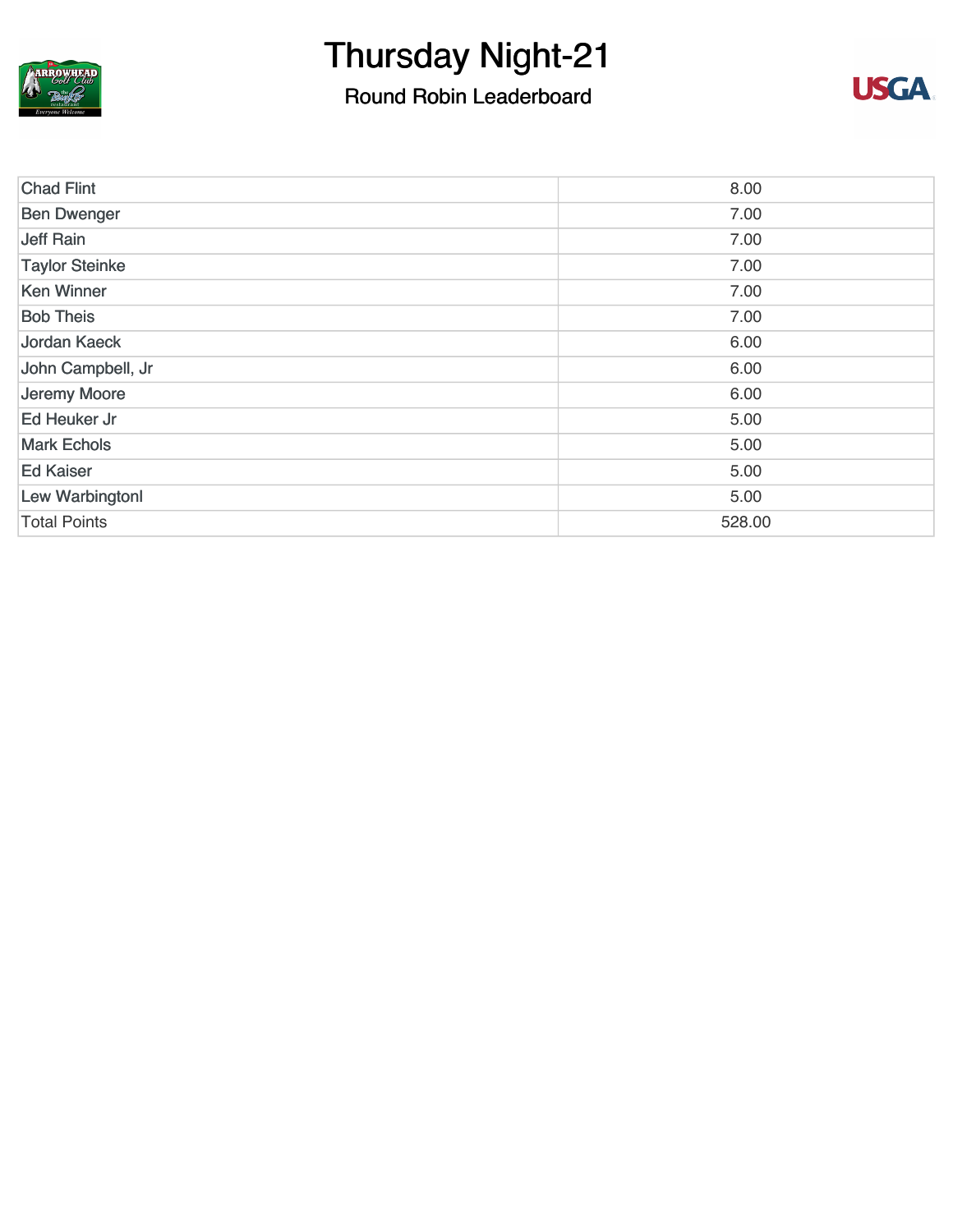

Round Robin Leaderboard



### [Team Points Summary](https://cdn2.golfgenius.com/v2tournaments/team_points?league_id=7166888105578865856&round_id=7166893105793213459)

| Teams                     | <b>Total Points</b> |
|---------------------------|---------------------|
| <b>Mullys Drive Thru</b>  | 63.00               |
| <b>Meyer Garage</b>       | 60.00               |
| <b>Barhorst Woodworks</b> | 58.00               |
| <b>Bernhold Insurance</b> | 50.00               |
| <b>Buschur Electric</b>   | 49.00               |
| Tom-Jerry                 | 47.00               |
| <b>Progress Tool</b>      | 41.00               |
| <b>Logan Services</b>     | 39.00               |
| <b>Bruckens</b>           | 38.00               |
| <b>Fore Play</b>          | 30.00               |
| <b>Nitro Roofing</b>      | 28.00               |
| F & C Trucking            | 25.00               |
| <b>Total Points</b>       | 528.00              |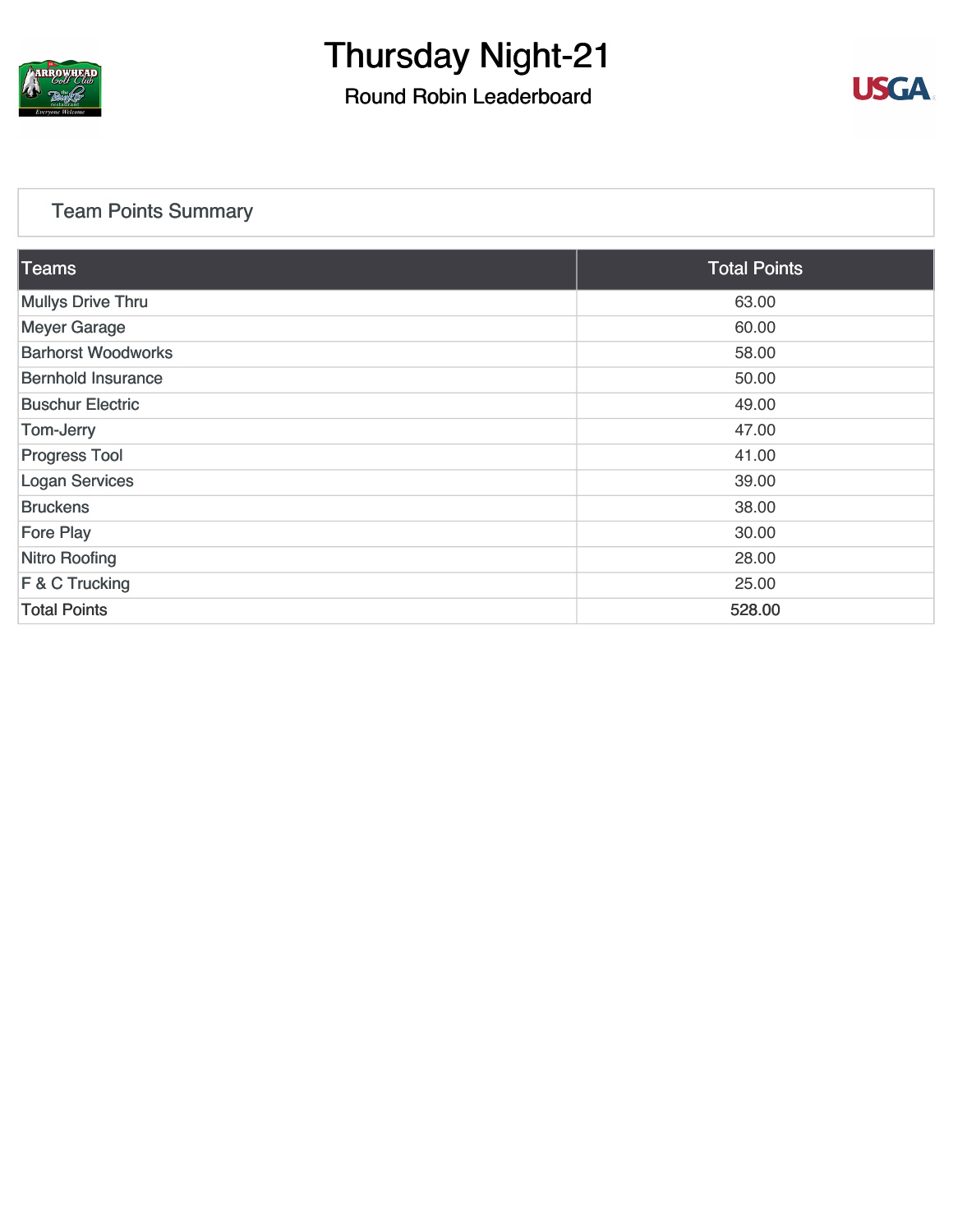

### Round Robin Leaderboard



### [Individual Total Points \(Thu, September 16\)](https://cdn2.golfgenius.com/v2tournaments/7166950886558672277?called_from=&round_index=23)

| <b>Points</b> | Player                | Match       | Player                 | <b>Points</b> |
|---------------|-----------------------|-------------|------------------------|---------------|
| 15.00         | <b>Aaron Barhorst</b> | 2 up        | <b>Jeff Rain</b>       | 7.00          |
| 11.00         | <b>Jase Barhorst</b>  | <b>Tied</b> | Mark Winklejohn        | 11.00         |
| 16.00         | <b>Phil Frilling</b>  | 3 & 1       | <b>Jordan Kaeck</b>    | 6.00          |
| 6.00          | Jeremy Moore          | 2 & 1       | <b>Jim Kaeck</b>       | 16.00         |
| 8.00          | Lyle Sanvido          | <b>Tied</b> | <b>Mike Schwartz</b>   | 14.00         |
| 13.00         | John Stechschulte     | <b>Tied</b> | <b>Roland Moeller</b>  | 9.00          |
| 5.00          | <b>Ed Kaiser</b>      | 4 & 2       | Dan Dwenger            | 17.00         |
| 15.00         | Dan Westerheide       | 2 up        | <b>Ben Dwenger</b>     | 7.00          |
| 14.00         | <b>Tracy Sheppard</b> | 1 up        | <b>Bill Meiring</b>    | 8.00          |
| 12.00         | Don Goldschmidt       | 1 up        | <b>Jim Meyer</b>       | 10.00         |
| 6.00          | John Campbell, Jr     | 3 & 2       | Doug Schmitmeyer       | 16.00         |
| 8.00          | <b>Phil Deschner</b>  | 4 & 3       | <b>Jacque Borchers</b> | 14.00         |
| 14.00         | <b>Tyler Nosek</b>    | 1 up        | <b>Chad Flint</b>      | 8.00          |
| 14.00         | <b>Frank Schafer</b>  | 1 up        | <b>Chad Dally</b>      | 8.00          |
| 15.00         | <b>Terry Griner</b>   | 3 & 2       | <b>Ken Winner</b>      | 7.00          |
| 17.00         | <b>Greg Borchers</b>  | $3 & 1$     | Ed Heuker Jr           | 5.00          |
| 8.00          | <b>Jeff Raible</b>    | 1 up        | <b>Randy Roberts</b>   | 14.00         |
| 13.00         | <b>Rudy Quinter</b>   | <b>Tied</b> | <b>Mike Albers</b>     | 9.00          |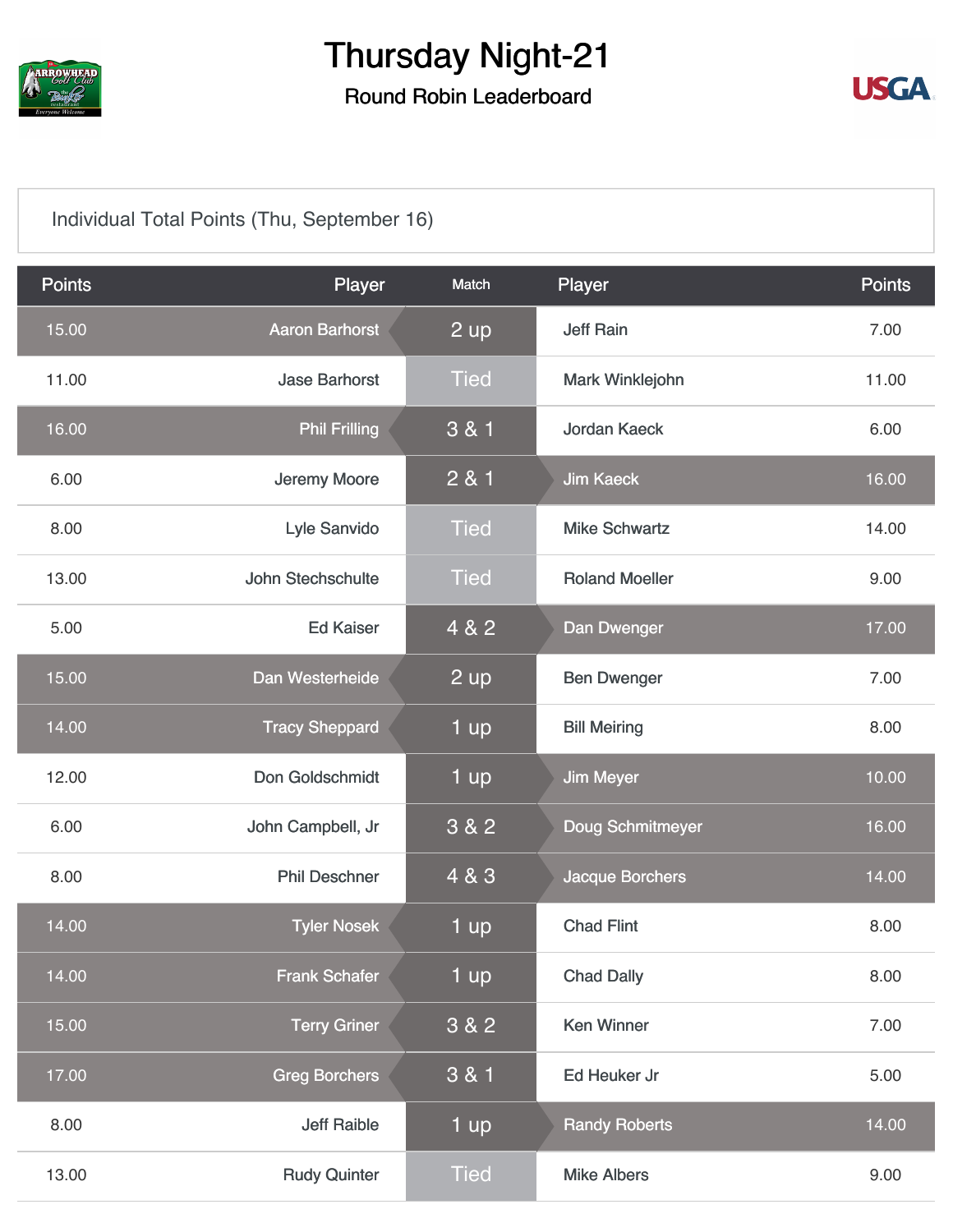

### Round Robin Leaderboard



| 13.00                                 | <b>Ron Riethman</b>  | <b>Tied</b> | <b>Rick Meyer</b>     | 9.00 |
|---------------------------------------|----------------------|-------------|-----------------------|------|
| 15.00                                 | <b>Charlie Clune</b> | 2 up        | <b>Bob Theis</b>      | 7.00 |
| 17.00                                 | Jim Muhlenkamp       | 4 & 3       | <b>Mark Echols</b>    | 5.00 |
| 14.00                                 | <b>Mike Free</b>     | 1 up        | <b>Zach Clark</b>     | 8.00 |
| 15.00                                 | <b>Jake Sherman</b>  | 2 up        | <b>Taylor Steinke</b> | 7.00 |
| 17.00                                 | <b>Bill Bruns</b>    | 3 & 1       | Lew Warbingtonl       | 5.00 |
| <b>Total Points Allocated: 528.00</b> |                      |             |                       |      |